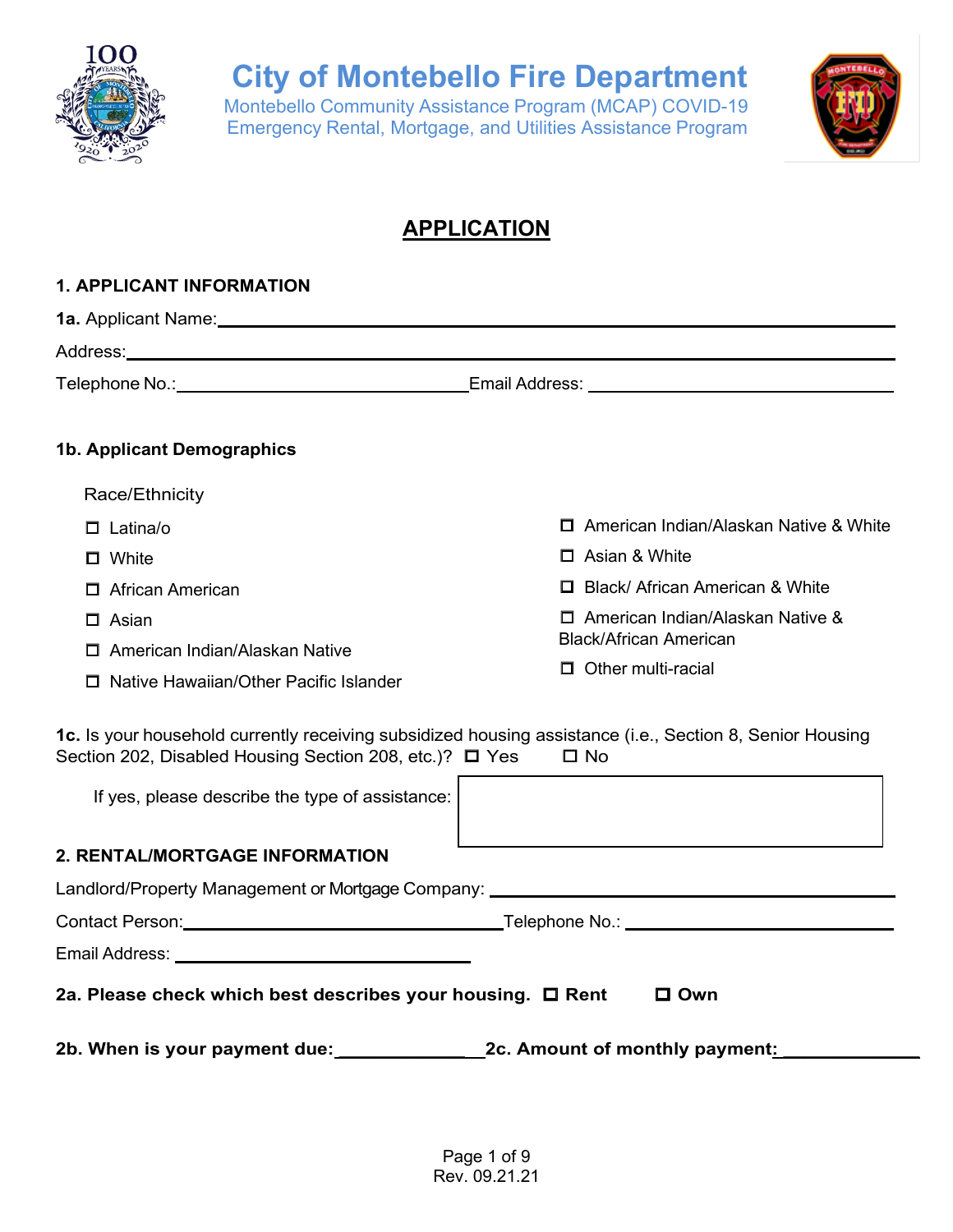

Emergency Rental, Mortgage, and Utilities Assistance Program



### **2d. Are you currently behind on your rent/mortgage?** ☐ **Yes** ☐ **No If yes, please list the month/year followed by the month for which you are behind:**

#### **3. UTILITY INFORMATION**

*Eligible utilities include electricity, gas, water, internet, and phone*

| 3a. Do you need assistance with past due utility bills? $\square$ Yes |  |  | $\square$ No |
|-----------------------------------------------------------------------|--|--|--------------|
|                                                                       |  |  |              |

#### **3b. If you do need assistance with past due utility bills, please complete the table below.**

| <b>Utility Company Name</b> | List Month(s) Past Due          | <b>Total Amount Past Due</b> | <b>Due Date</b> |
|-----------------------------|---------------------------------|------------------------------|-----------------|
|                             |                                 |                              |                 |
|                             |                                 |                              |                 |
|                             |                                 |                              |                 |
|                             |                                 |                              |                 |
|                             |                                 |                              |                 |
|                             | <b>Total Utility Assistance</b> |                              |                 |

#### **4. COVID-19 IMPACT**

**4a. Have you (or someone in your household) been impacted by the COVID-19 pandemic, which has affected your housing?** ☐ **Yes** ☐ **No**

**4.b In what ways have you or your household been impacted by the COVID-19 pandemic? Please check all responses that apply.** Additional supporting documentation may be requested by staff. In what way(s) have you or your household been impacted by the COVID-19 pandemic? Please check all responses that apply. *Please note that if you are selected, you will be asked to submit supporting documentation.*

☐ Workplace closure or reduced hours resulting from employer (i.e., job loss, furlough, work hours or pay reduction, now receiving unemployment insurance benefits)

☐ Sickness with COVID-19 or caring for a household or family member who is sick with COVID-19. Please explain economic impact below. Please do not include any confidential or medical information**.**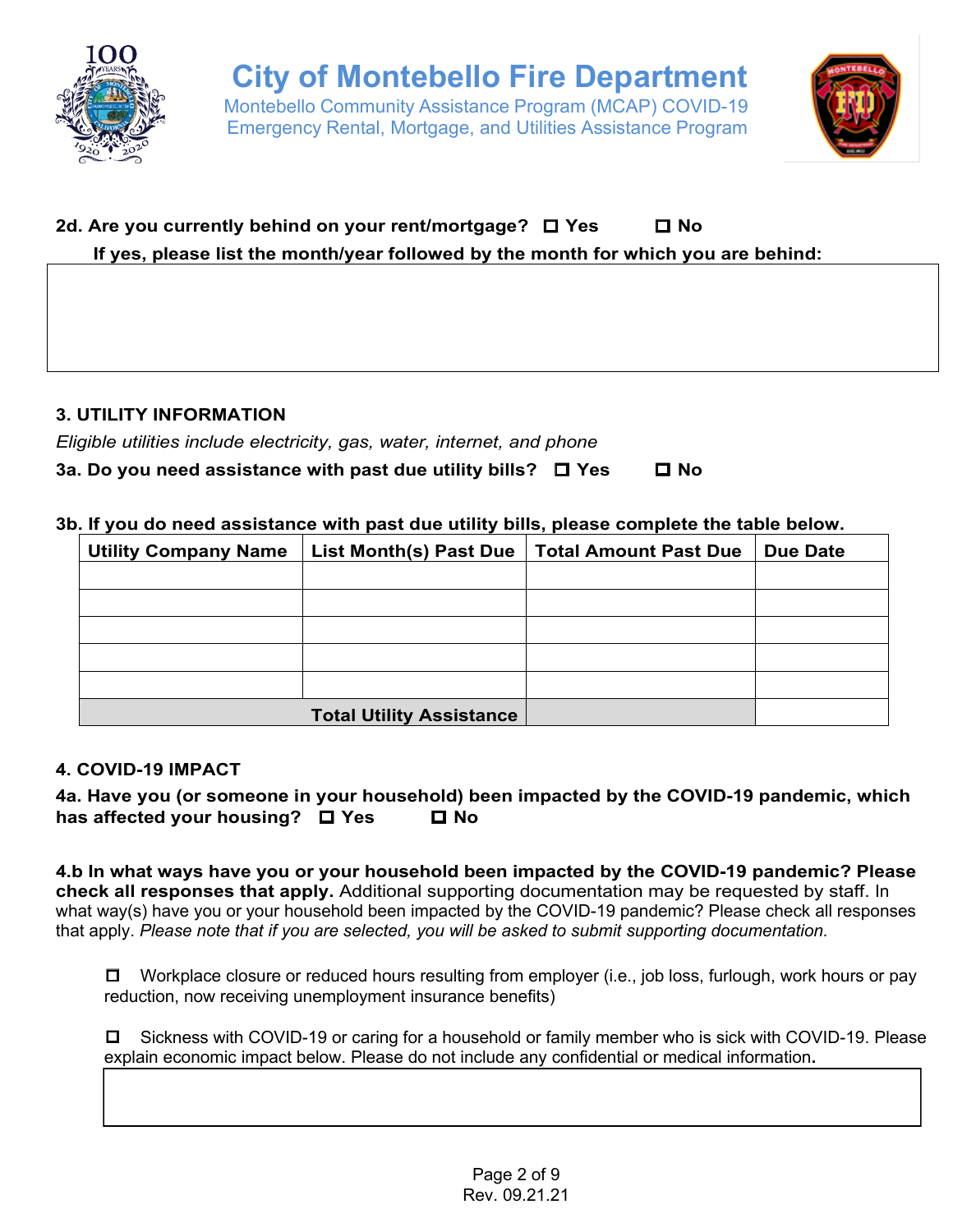

Montebello Community Assistance Program (MCAP) COVID-19 Emergency Rental, Mortgage, and Utilities Assistance Program



☐ Extraordinary out-of-pocket childcare expenses due to school closures, medical expenses, or health care expenditures stemming from COVID-19 infection of the application of household member who is ill with COVID-19. Please explain below.

☐ Other. Please explain below.

#### **5. HOUSEHOLD INCOME**

**5a. What is the total number of household members that occupy this address as their primary residence? \_\_\_\_\_\_\_\_\_\_\_\_**

**5b. Please complete the table below all household members, including yourself.** 

|   | <b>Name</b> | Age | <b>Relationship to Applicant</b> | <b>Employment Status</b> |
|---|-------------|-----|----------------------------------|--------------------------|
| 4 | Applicant:  |     | Self                             |                          |
| 2 |             |     |                                  |                          |
| 3 |             |     |                                  |                          |
| 4 |             |     |                                  |                          |
| 5 |             |     |                                  |                          |
| 6 |             |     |                                  |                          |
| 7 |             |     |                                  |                          |
| 8 |             |     |                                  |                          |

**5c. Please complete the "Household Income Worksheet (attached)," including signatures for all household members over the age of 18 and submit it with your application.** 

**6. DUPLICATION OF BENEFIT**

**6a. Are you now, or since March 27,2020, receiving/have received financial rental, mortgage, and/or utility assistance?** ☐ **Yes** ☐ **No**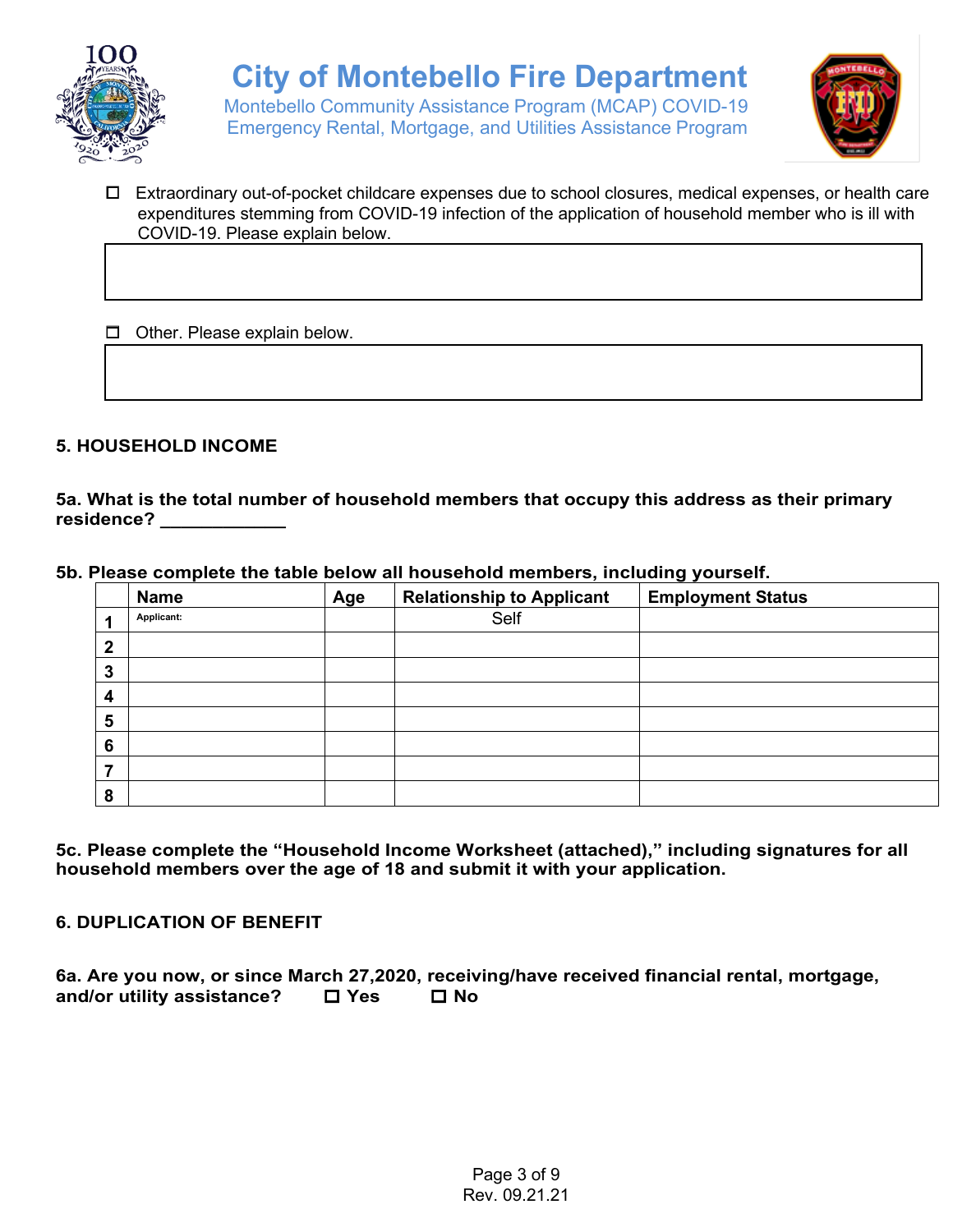

Montebello Community Assistance Program (MCAP) COVID-19 Emergency Rental, Mortgage, and Utilities Assistance Program



#### **If yes, please complete the table below:**

| <b>Funding Source (i.e., company,</b><br>foundation) | <b>Type of Assistance</b><br>(Rent, Mortgage, Utility) | <b>Total Amount</b><br><b>Received</b> | <b>Dates/Periods</b><br><b>Assistance Covered</b> |
|------------------------------------------------------|--------------------------------------------------------|----------------------------------------|---------------------------------------------------|
|                                                      |                                                        |                                        |                                                   |
|                                                      |                                                        |                                        |                                                   |
|                                                      |                                                        |                                        |                                                   |

### **7. ASSURANCES & CERTIFICATION**

**I understand and by signing agree** *that all information I have provided in this application is true and correct to the best of my knowledge. I agree to notify you promptly in writing upon any material change in the information provided herein. I authorize the City to make such inquiries, as you deem necessary and appropriate to verify the accuracy of this application.*

The information supplied is used strictly for establishing eligibility for the Montebello Community Assistance Program COVID-19 Emergency Housing Assistance Program. Applicant(s) acknowledge that personal and financial information may be subject to public disclosure under the California Public Records Act. Applicant will be required to provide financial documentation, including but not limited to tax returns, paystubs, EDD information, copy of lease or rental agreement, letter from employer stating reduction of hours or job loss, and/or other applicable documentation.

I understand that my participation in this program is wholly voluntary for me and my household. I further understand that my eligibility to receive direct financial assistance and/or services from the City of Montebellofunded programs are strictly time-limited (non-permanent) and based on eligible criteria. I must maintain satisfactory participation in the program and may be asked to participate in an evaluation to qualify for the onetime limited assistance. Also, I understand that I may be subject to complete a Housing Needs Assessment to assist me in obtaining additional services.

Applicant Name Date

Applicant Signature **Date**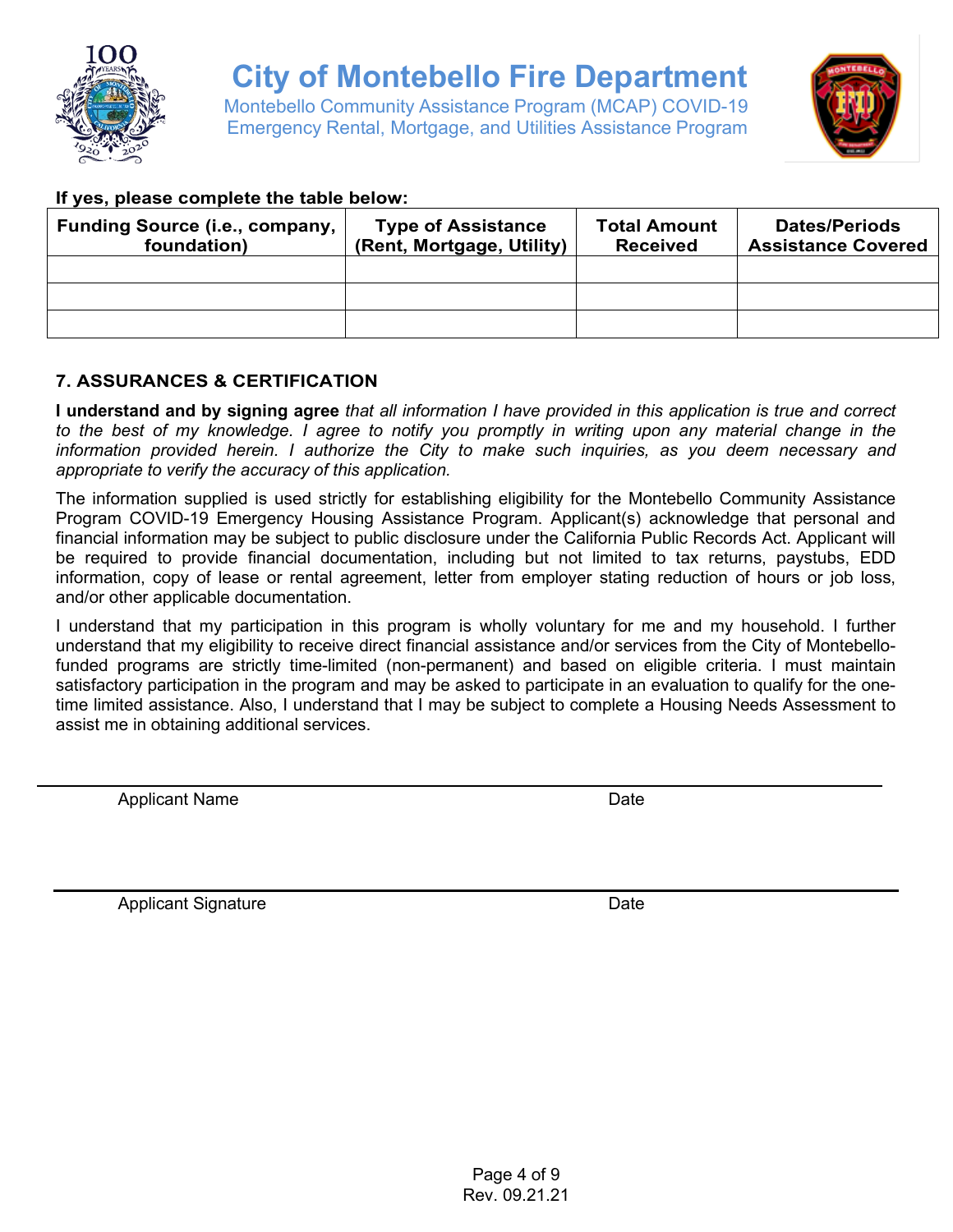

Montebello Community Assistance Program (MCAP) COVID-19 Emergency Rental, Mortgage, and Utilities Assistance Program



## **HOUSEHOLD INCOME WORKSHEET**

**TENANT(S) HOUSEHOLD MEMBERS AGE 18 AND OVER INCOME INFORMATION** - To complete this statement, fill in the **ALL** MONTHLY/PROJECTED ANNUAL INCOME EARNINGS for **EACH TENANT AND HOUSEHOLD MEMBER AGE 18 OR OLDER**. Each Household Member must then sign this statement to certify that the information is complete and accurate, and that source documentation will be provided upon request.

Please include all current income and income expected to be received in the next 12 months including long-term unemployment compensation and all hazard pay. **DO NOT INCLUDE** IRS Economic Impact Payments (stimulus checks) or Federal Pandemic Unemployment Compensation (the additional \$600 per week).

|                                                                       | HM#1  | HM#2  | HM $#3$ | HM $#4$ | HM#5  | HM#6  |
|-----------------------------------------------------------------------|-------|-------|---------|---------|-------|-------|
| <b>SOURCE OF INCOME</b>                                               | Name: | Name: | Name:   | Name:   | Name: | Name: |
| <b>Employment Income</b><br>[Monthly or Annually]                     | \$    | \$    | \$      | \$      | \$    | \$    |
| Copies of current paychecks (not older than 6 mos.)<br>$\bullet$      |       |       |         |         |       |       |
| <b>Employer</b>                                                       |       |       |         |         |       |       |
| <b>Type of Business</b>                                               |       |       |         |         |       |       |
| <b>Job Title</b>                                                      |       |       |         |         |       |       |
| <b>Self-Employed Profits</b><br>[Monthly or Annually]                 | \$    | \$    | \$      | \$      | \$    | \$    |
| <b>Social Security</b><br>[Monthly or Annually]                       | \$    | \$    | \$      | \$      | \$    | \$    |
| <b>Supplemental Security Income</b><br>(SSI)<br>[Monthly or Annually] | \$    | \$    | \$      | \$      | \$    | \$    |
| <b>Social Security Disability (SSD)</b><br>[Monthly or Annually]      | \$    | \$    | \$      | \$      | \$    | \$    |

*The Social Security documents must not be older than 6 mos. Unless noted:*

• Copy of applicant's monthly award check; or

• Copy of applicant's benefit verification letter (applicant can request from local Social Security office); or

• Form SSA-2458 (from local Social Security office); or

• Form SSA-1099 (yearly benefit statement that may not be older than one (1) year; or

• Written certification from awarding agency verifying monthly benefits; or

• Copy of bank statement showing direct deposit of applicant's award check.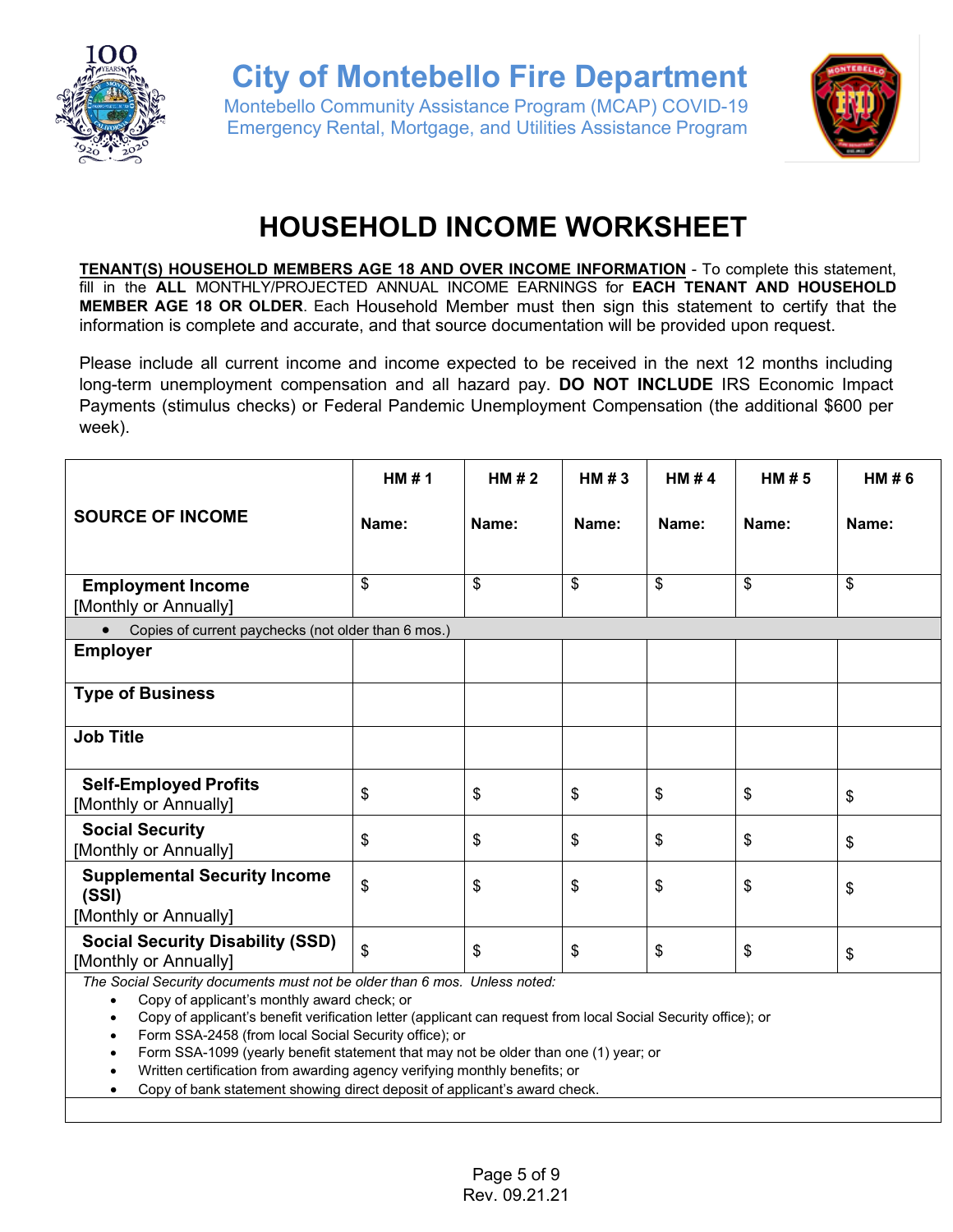

Montebello Community Assistance Program (MCAP) COVID-19 Emergency Rental, Mortgage, and Utilities Assistance Program



| <b>SOURCE OF INCOME</b>                                                                                                                                                                                                                                                                                        | HM#1 | HM#2 | HM#3 | HM#4 | HM#5 | HM#6 |
|----------------------------------------------------------------------------------------------------------------------------------------------------------------------------------------------------------------------------------------------------------------------------------------------------------------|------|------|------|------|------|------|
| <b>California Work Opportunity</b><br>and Responsibility for Kids<br>(CalWORKs)<br>[Monthly or Annually]                                                                                                                                                                                                       | \$   | \$   | \$   | \$   | \$   | \$   |
| <b>Temporary Assistance for</b>                                                                                                                                                                                                                                                                                |      |      |      |      |      |      |
| <b>NeedyFamilies (TANF)</b>                                                                                                                                                                                                                                                                                    | \$   | \$   | \$   | \$   | \$   | \$   |
| [Monthly or Annually]                                                                                                                                                                                                                                                                                          |      |      |      |      |      |      |
| Award letter stating the amount of applicant's benefit; or<br>$\bullet$<br>Copy of applicants most recent bi-monthly award check(s); or<br>$\bullet$<br>Written statement from Caseworker stating the applicant's benefit amount; or<br>Written certification from awarding agency verifying monthly benefits. |      |      |      |      |      |      |
| <b>Pension</b><br>[Monthly or Annually]                                                                                                                                                                                                                                                                        | \$   | \$   | \$   | \$   | \$   | \$   |
| Copy of applicant's most recent pension check/payment stubs; or<br>$\bullet$<br>Copy of pension award letter showing monthly benefits; or<br>Bank statement showing direct deposit of applicant's award check.                                                                                                 |      |      |      |      |      |      |
| <b>Alimony</b><br>[Monthly or Annually]                                                                                                                                                                                                                                                                        | \$   | \$   | \$   | \$   | \$   | \$   |
| <b>Child Support</b><br>[Monthly or Annually]                                                                                                                                                                                                                                                                  | \$   | \$   | \$   | \$   | \$   | \$   |
| Copy of applicant's tenant's weekly or monthly check; or<br>$\bullet$<br>Court decree establishing payments, (divorce papers); or<br>$\bullet$<br>Notarized affidavit of child support certifying amount received.<br>$\bullet$                                                                                |      |      |      |      |      |      |
| <b>Unemployment Insurance</b><br>[Monthly or Annually]                                                                                                                                                                                                                                                         | \$   | \$   | \$   | \$   | \$   | \$   |
| Copy of award notice stating tenant's benefits; or<br>$\bullet$<br>Payment booklet; or<br>$\bullet$<br>Unemployment notarized affidavit signed by applicant.                                                                                                                                                   |      |      |      |      |      |      |
| <b>Income from Assets</b><br>[Monthly or Annually]                                                                                                                                                                                                                                                             | \$   | \$   | \$   | \$   | \$   | \$   |
| <b>Interest from Bank Accounts</b><br>and Cash Funds<br>[Monthly or Annually]                                                                                                                                                                                                                                  | \$   | \$   | \$   | \$   | \$   | \$   |
| Current bank statement showing interest earned year to date.                                                                                                                                                                                                                                                   |      |      |      |      |      |      |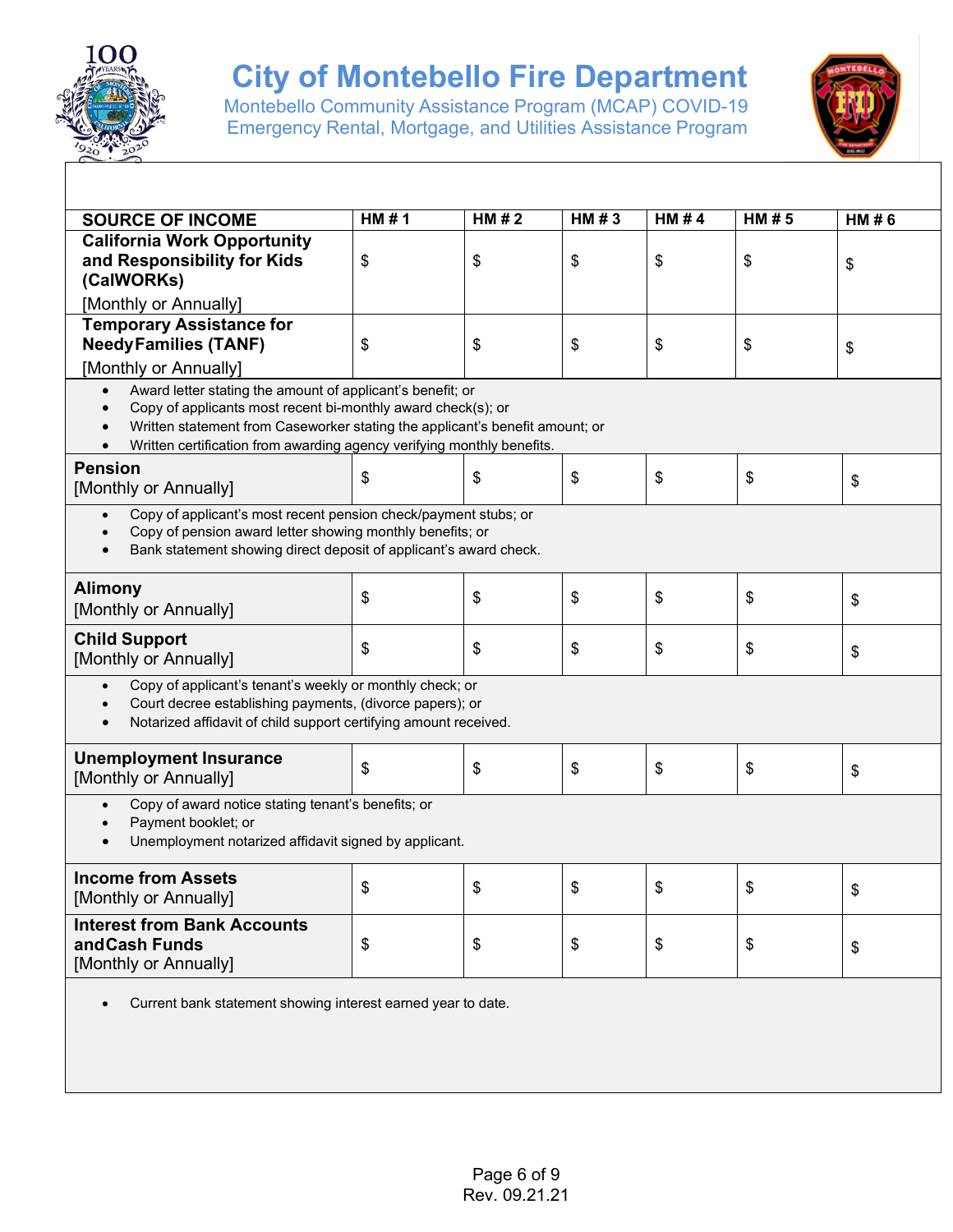

Montebello Community Assistance Program (MCAP) COVID-19 Emergency Rental, Mortgage, and Utilities Assistance Program



| <b>Rental Property Income</b><br>[Monthly or Annually]                                                                                                                                                                                                                                      | \$ | \$ | \$ | \$ | \$ | \$ |
|---------------------------------------------------------------------------------------------------------------------------------------------------------------------------------------------------------------------------------------------------------------------------------------------|----|----|----|----|----|----|
| At least two (2) from the following:<br>Copy of property rental agreement signed by current tenant showing monthly rent; or<br>Copy of rent check; or<br>Copy of tenant's income tax return declaring earned rental income (not older than one year); or<br>Rent receipt book.<br>$\bullet$ |    |    |    |    |    |    |
| <b>Other Income Not Shown</b><br>Above Sources:                                                                                                                                                                                                                                             |    |    | P. |    |    |    |
| <b>NO Income from ANY</b><br>Source Please Check                                                                                                                                                                                                                                            |    |    |    |    |    |    |

#### **IF YOU NEED TO INCLUDE ADDITIONAL INFORMATION, PLEASE PROVIDE ADDITIONAL PAGES**

### **TENANT(S) CERTIFICATION**

By signing below, I understand that making a false statement or providing false information is subject to civil and criminal penalties, including confinement and fines under the laws of the State of California (including but not limited to California Penal Code § 115, 118, 487, & 532 and Welfare and Institution Code § 11054) and the laws of the United States of America (including but not limited to 18 U.S. Code 1001). Criminal charges may include but are not limited to: perjury, grand theft, filing false documents with a public office, and obtaining money under false pretenses.

I understand that providing false information or incomplete statements are sufficient and good cause to terminate contracts and debarment and may affect any current and future contracts. Any false information and incomplete statements are sufficient and good cause to terminate my current participation or prohibit my future participation in anyfuture City of Montebello programs and may subject me to further liability and actions.

If I am determined to be eligible for this program, I will be required to submit documentation to prove my eligibility at a later time. I acknowledge understand that the City of Montebello have provided no warranty or guarantee as to who willbe selected as an award recipient and waive any responsibility and liability of the City of Montebello, and all of its departments, employees, and elected officials, from damages and losses caused by my non-selection of the requested renter's relief and waive all errors and failures occurring during the application processing and transmissions using my selected method of service.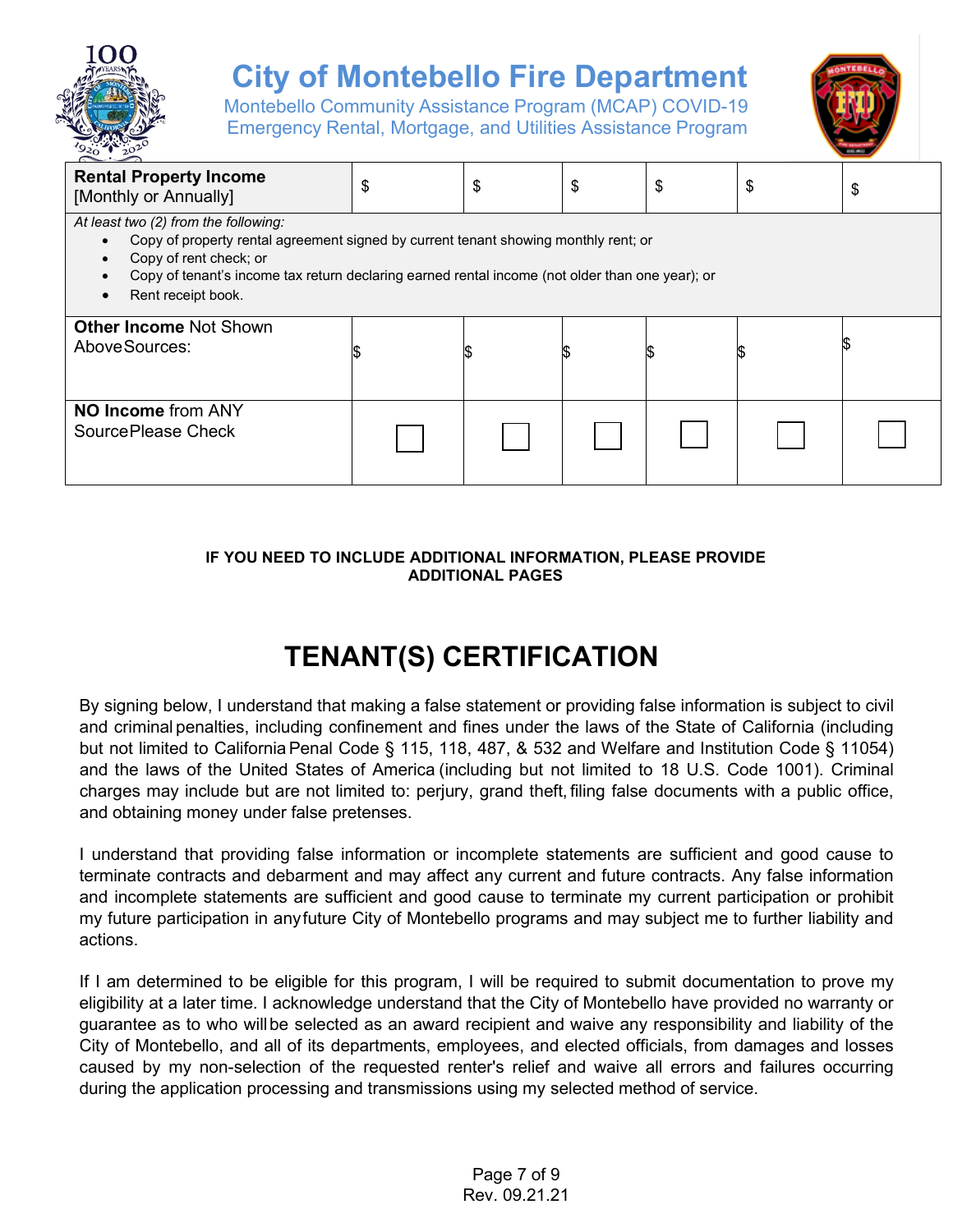

Montebello Community Assistance Program (MCAP) COVID-19 Emergency Rental, Mortgage, and Utilities Assistance Program



Also, you will need authorization from all household members to authorize the City of Montebello to share any information and obtain any verification of information that is necessary to process the participant's application for assistance. This includes obtaining verification of information from and sharing information with the following parties: Property Owner (including owner, agent, and/or property management company), organizations providing assistance with this Program pursuant to an agreement with the City of Montebello, and others,as necessary to implement the goals and requirements of the Program. Information will only be shared as necessary to the above mentioned in order to effectuate the timely and full processing of the application.

| <b>APPLICANT</b>       |                                                |             |  |  |  |
|------------------------|------------------------------------------------|-------------|--|--|--|
| HM #1 Signature        | <b>Printed Name</b>                            | <b>Date</b> |  |  |  |
|                        | <b>OTHER ADULT</b><br><b>HOUSEHOLD MEMBERS</b> |             |  |  |  |
| HM #2 Signature        | <b>Printed Name</b>                            | <b>Date</b> |  |  |  |
| HM #3 Signature        | <b>Printed Name</b>                            | <b>Date</b> |  |  |  |
| HM #4 Signature        | <b>Printed Name</b>                            | <b>Date</b> |  |  |  |
| <b>HM #5 Signature</b> | <b>Printed Name</b>                            | <b>Date</b> |  |  |  |
| <b>HM #6 Signature</b> | <b>Printed Name</b>                            | <b>Date</b> |  |  |  |